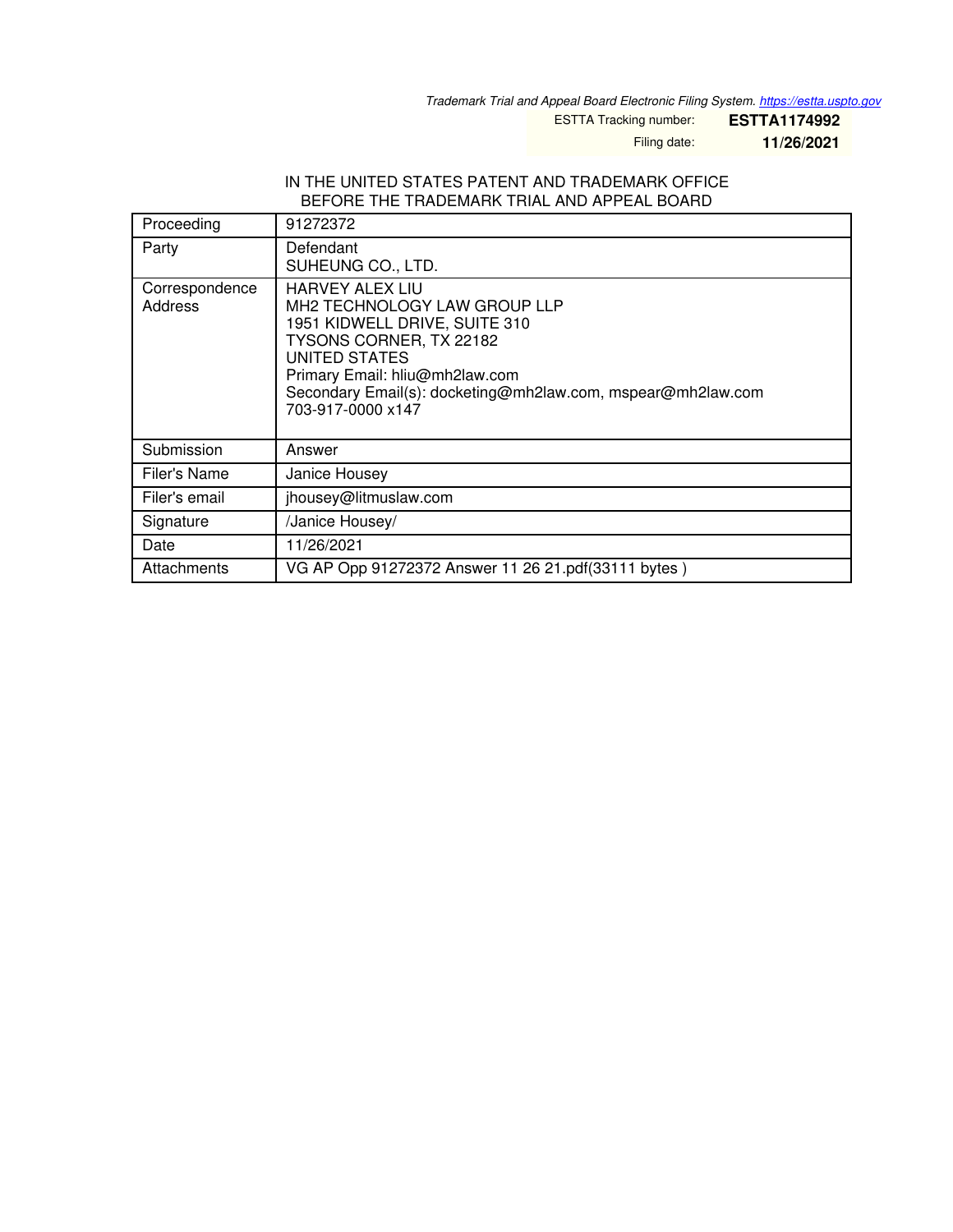### **IN THE UNITED STATES PATENT AND TRADEMARK OFFICE BEFORE THE TRADEMARK TRIAL AND APPEAL BOARD**

| CAPSUGEL BELGIUM NV, |                   |
|----------------------|-------------------|
| Opposer,             | Opp. No. 91272372 |
| V.                   | Ser. No. 90309282 |
| SUHEUNG CO., LTD.,   | Mark: VG AP       |
| Applicant.           |                   |

### **ANSWER**

Applicant, SUHEUNG CO., LTD. (hereinafter, Applicant), by and through its attorneys, hereby answers the opposition of PAC WORLDWIDE CORPORATION (hereinafter, Opposer) as follows:

1. Applicant is without sufficient information to admit or deny the allegations in this paragraph and therefore, denies the same.

2. Applicant admits.

3. Applicant is without sufficient information to admit or deny the allegations in this paragraph and therefore, denies the same.

4. Applicant admits.

5. Applicant is without sufficient information to admit or deny the allegations in this paragraph and therefore, denies the same.

6. Applicant is without sufficient information to admit or deny the allegations in this paragraph and therefore, denies the same.

7. This paragraph does not require an answer.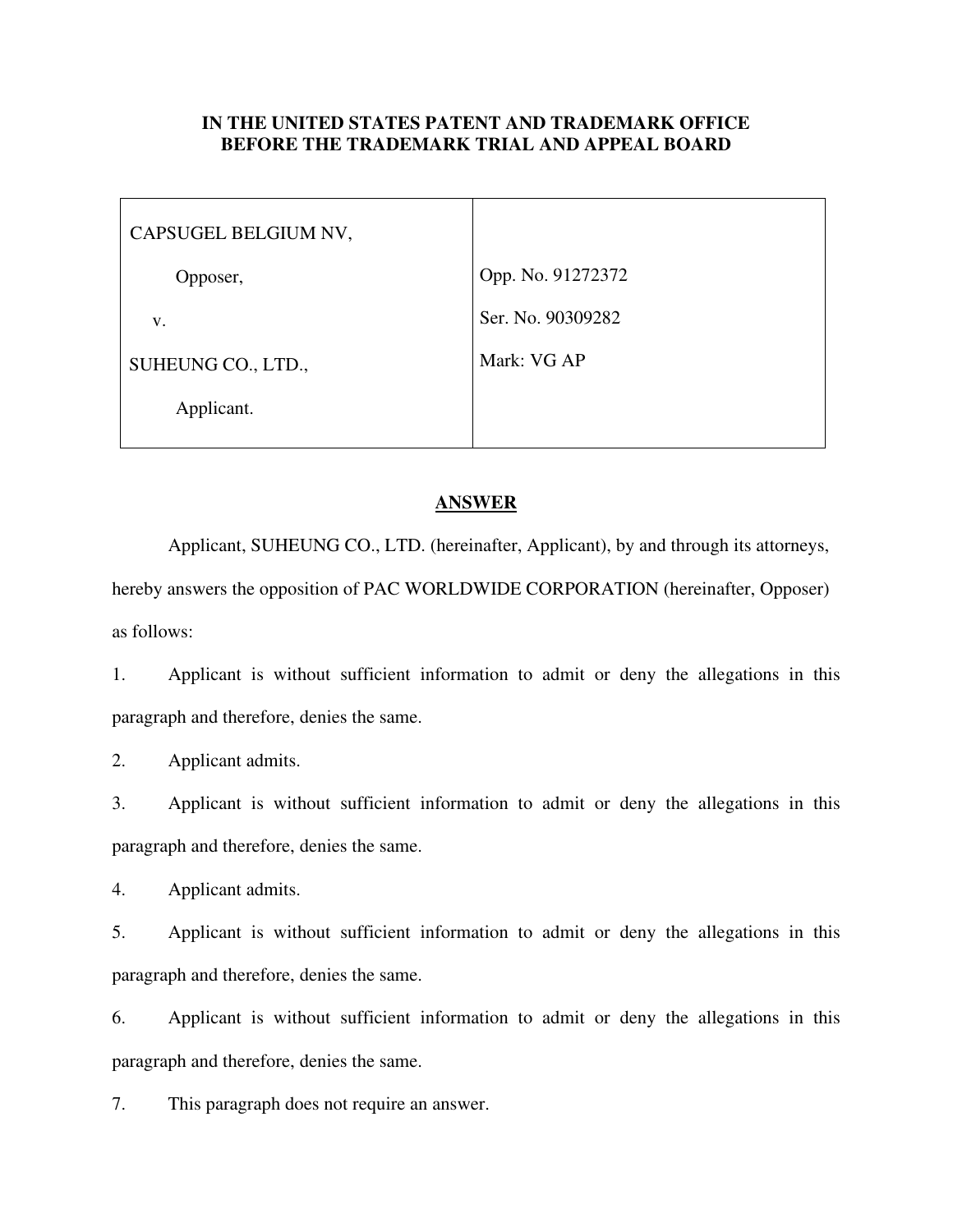8. Applicant denies.

# **AFFIRMATIVE DEFENSES**

1. Opposer fails to state a claim for which relief can be granted in that Opposer has failed to make a claim that it has priority.

2. Applicant reserves the right to amend its answer and to assert additional defenses upon the discovery of more definitive facts and upon the completion of a continuing investigation and discovery.

WHEREFORE, Applicant respectfully requests that the Opposition be dismissed.

Date: November 26, 2021

Respectfully submitted,

By: /s/ Janice Housey Janice Housey jhousey@litmuslaw.com

Litmus Law PLLC PO Box 777 Berryville, Virginia 22611 Phone: 703-957-5274

*Attorney for SUHEUNG CO., LTD.*